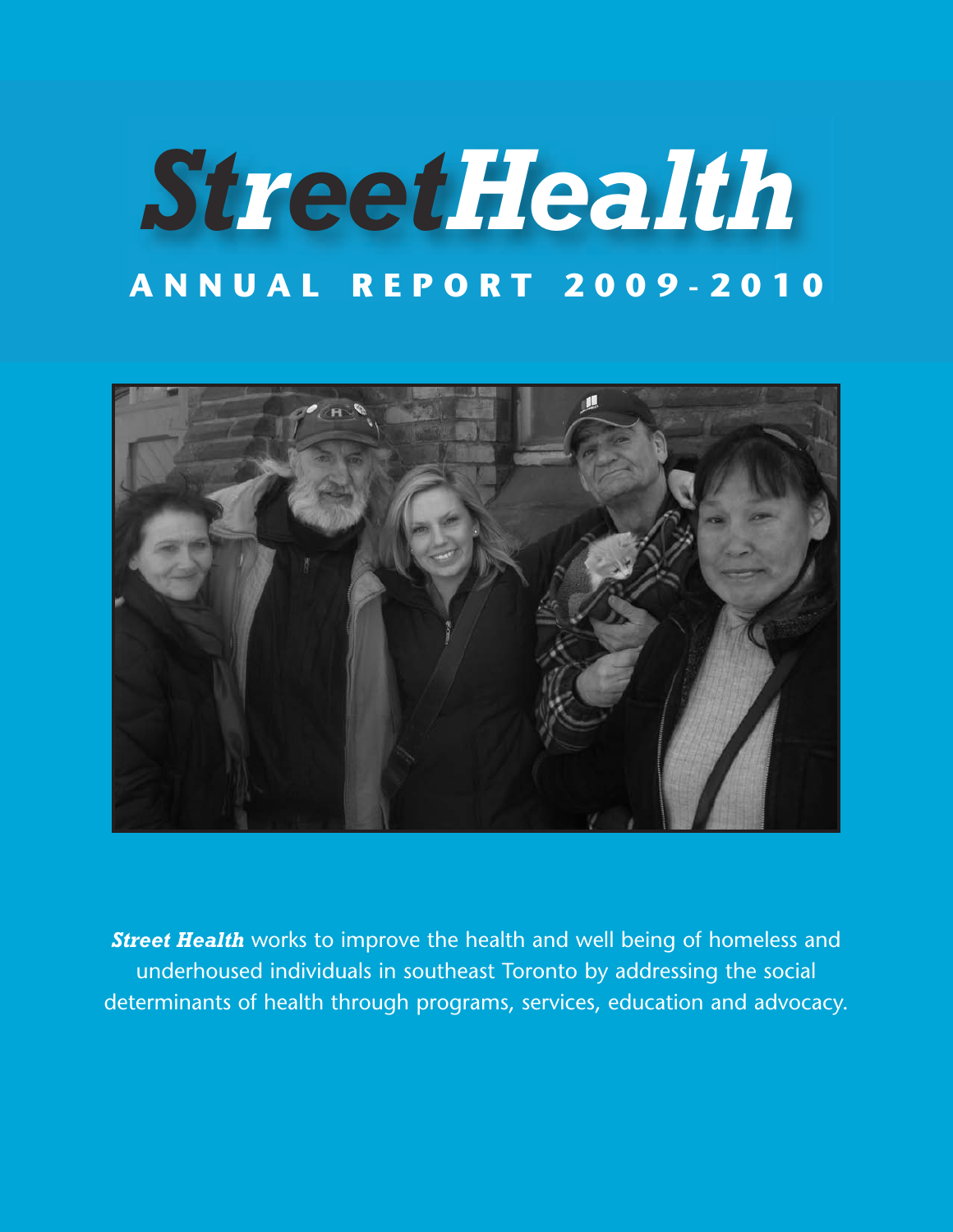## *A Message from the Board Chair*

This last year has been eventful in the lives of many people in Toronto as the economy and governments shuddered to cope with the world financial crisis and heavy debt. Government funding at various levels has shifted priorities as a result of this new, financial strain. Economic rebalancing has resulted in job losses in many sectors and many of those affected are seeking assistance for the first time. Your support of the homeless community of Toronto continues to be vitally important.

2009-2010 has been eventful in the life of Street Health. We continue to provide innovative programs while remaining aligned with the priorities of the Toronto Central Local Health Integrated Network. For example, our recently launched, Crisis Outreach Services for Seniors Program, provides mobile crisis intervention and counselling to vulnerable seniors with mental health and addiction issues. Through this, we have furthered our goal of collaborating with other social service providers. We have also increased our focus on evaluation of our programs to ensure our service addresses the homeless problems in our community in a quality way. Most importantly, we have strengthened our work force in signing a collective agreement and enhancing democratic process.

On behalf of the Board of Directors, I would like to thank all those who continue to make Street Health relevant, important and effective for the population we serve. Our dedicated staff, our volunteers, our donors and our community partners are critical in our goal of serving the homeless in downtown Toronto.

## det

## *A Message from the Executive Director*

2009-10 marked my 15th year at Street Health and it has caused me to reflect on how far we have come as an organization serving people in need. In 1995, our entire staff of 6 people occupied one office in the basement of a local church – today 21 staff fill a two storey house! By adding more programs and enthusiastic staff to Street Health's wide array of services, we have most certainly made a positive contribution to those who are homeless and living in Toronto. I can truthfully say that Street Health has evolved into one of the most responsive and credible organizations in the city, and for that I am extremely proud.

2009-10 was also a year of hard work and long hours for the members of our Board of Directors. I congratulate them on their commitment to Street Health's vision and for their remarkable volunteerism. I very much look forward to working with staff, board, volunteers and the members of our community in 2010-11.

Laura sur

## **Board of Directors**

Eleanor Lester *Chair*

Tracy Campbell *Vice Chair*

Adam Borovilos *Treasurer*

Mel Starkman *Community Liaison*

Dennis Chow Karen Cormack Jill Evans Sharolee Gabrielle Scott Goodman Oriel Varga

## **Staff**

*Executive Director* Laura Cowan *Administration & Reception* Jane Mountain Loanne Stone *Development & Fundraising Manager* Amanda Robertson *Human Resources Manager* Shelly Watkin *Clinical Manager* Joyce Rankin *Nursing Program* Anne Marie Batten Jessica Hales Beth Pelton Allana Sullivan *Community Mental Health Program* Fiona Husband Danielle Koyama

Phillip LaRocque Ruhullah Nassery

*Crisis Outreach Services for Seniors (COSS)* Gloria Olumola

*Harm Reduction & Hep C Support* Wendy Babcock Peter Efford Mary Kay MacVicar

*Research* Stephanie Gee

*Access ID Program & ID Safe* Lennox Holdford Narinder Ohri Myra Piercey *Health Promotion*

Beric German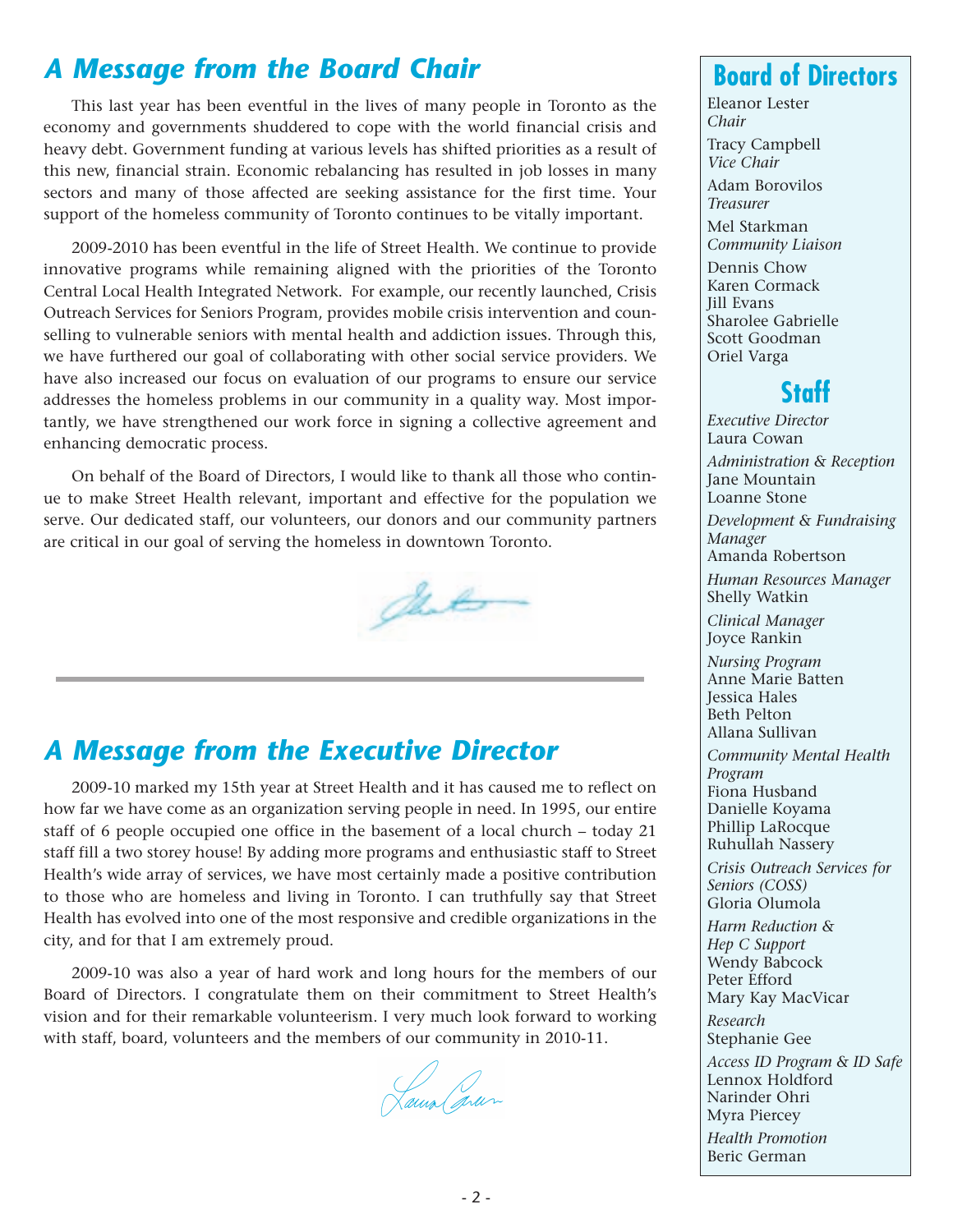### **OUR PROGRAMS & SERVICES**

#### **Nursing Program**

Staff nurses work with volunteer RNs and NPs to operate scheduled clinics in drop-in centres and shelters. In addition, nursing outreach is designed to locate people living on the street who generally avoid mainstream services. The nurses advocate for clients on an individual basis and challenge systemic barriers which prevent every person's right to appropriate, accessible and timely health care despite their individual circumstances. Mentoring of nursing students and other health care related disciplines, and conducting public education, are important components of our program. In the fall of 2009 Street Health participated in the pandemic planning for H1N1 and conducted staff training at several shelters and drop-in centres.

Rigorous protocols were established on site, and as a result we were very prepared for the potential of a severe flu outbreak. Our nursing records are going online for the first time! CAISI (Client Access to Integrated Services and



Information), an open-source online database, will allow nurses to keep track of client health information and histories more efficiently than ever before.

#### **Community Mental Health Program**

Street Health's community mental health program provides support for people who are homeless or underhoused and experiencing mental health issues. The Community Mental Health Workers assist people in trying to access basic needs such as shelter and housing, income, health care, and ID, which are fundamental determinants of health. Other support includes crisis intervention, outreach, informal counselling, and legal support as well as facilitating access to other community resources. The program also focuses on advocating for individual clients as well as addressing systemically on issues of poverty, homelessness, and human rights. Partnerships with neighbouring service providers continue to be an important part of the Mental Health Program. We provide case support at the Fred Victor Centre and the Good Neighbours Club. Our team is very involved in the community, lending their expertise to such initiatives as Shelter for Sanctuary (nooneisillegal.org), and the Garden Group at Fred Victor Centre.

#### **Crisis Outreach Services for Seniors (COSS) NEW\*\*\***

The COSS project is aimed at providing mobile crisis intervention and outreach to seniors  $(65+)$  who are not connected to services in high priority neighbourhoods. The program provides comprehensive care in the community, homes, drop-ins, and community centres. COSS offers oncall, 7 day-a-week mobile crisis intervention and outreach service focused on seniors who have mental illness and/or addictions in the south-east area of Toronto. In partnership with COPA, South Riverdale Community Centre, the Good Neighbours' Club, and WoodGreen Community

Services, this program has diverted 31 emergency room visits since beginning in the fall of 2009. COSS is currently serving 88 clients, and the team has made over 700 outreach visits to date. The team has exceed-



ed their required target in order to secure funding for the next fiscal year (2010-2011).

#### The Safer Stroll Project NEW\*\*\*

Safer Stroll peer outreach and educational program is aimed at breaking down barriers sex-working women face when accessing health and social services. The program provides educational workshops on topics such as self defence and healthy lifestyle choices. The project furthers the development of stronger peer led networks for sex workers. Sex workers who access our peer led services tell us they have optimism from being mentored by their peers.

#### Harm Reduction Program

The street outreach team provides clients with referrals and peer support related to the harms associated with substance use. The program includes needle distribution, safer crack kit distribution, street outreach service, and support for sex workers. We have regular participation of 15 peer workers in our street outreach and kit distribution programs. Our ongoing peer training provided education on

topics such as mental health and wellness and anti-racism. The training assists our peer workers in further developing skills and knowledge, continuing to make our peer work accessible and effective.



#### The Crack Users Project (CUP)

The Crack Users Project continues to be the Toronto's only program aimed at reducing the harms associated with the use of crack cocaine. The project includes three weekly drop-ins, a health-care clinic with a Nurse Practitioner, housing help, a Community Support Worker, and peer training opportunities. CUP continues to provide coordinated services to individuals who use substances and who may not otherwise access supports and medical care. Regent Park Community Health Centre and Street Health work collaboratively to promote these services and we continue to see the number of participants grow. CUP is an excellent example of a harm reduction program that leads to positive health outcomes.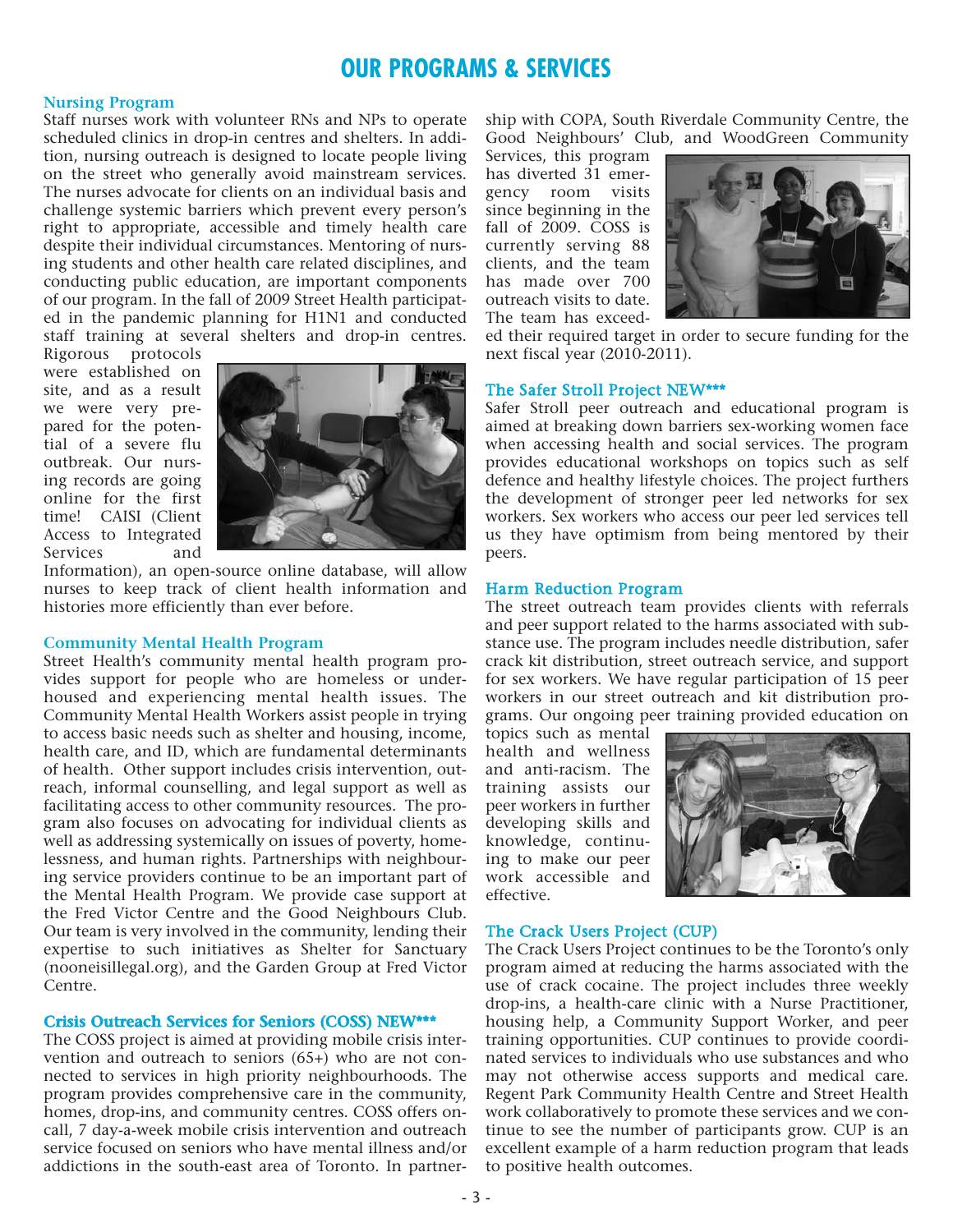#### I.D. Replacement - Access to Health Cards for the Homeless

Street Health's Access to Health Cards program was established to assist homeless people with the onerous task of applying for health cards and the other personal identification they need to access health and socials services. Last year, the Access to Health Cards program completed an average of 300 applications for ID per month.

#### ID Safe

Homeless and under-housed individuals can easily lose their identification due to unstable living conditions. The ID Safe program at Street Health offers security for homeless people by storing their important identification documents, helping them to maintain access to services which require proof of identification. Approximately 550 people currently keep their identification safe with Street Health.

#### Research

This past year, Street Health has focused our research efforts on evaluating the effectiveness of existing programs and services. Through a series of surveys and focus groups, Street Health is ensuring that our services are meeting the needs of our clients in the most appropriate way. In addition, we are fostering our community academic partnerships through a collaborative H1N1 study with the Faculty of Education at York University. Research at Street Health continues to be a valuable source of information and a tool for advocacy for Street Health and for other community agencies and coalitions working to address issues of homelessness.

#### Community Health Promotion

Street Health has been involved in a number of initiatives over the past year that address poverty and homelessness including: the proposed Hunger Inquiry – an investigation into the hunger issues and food shortages within the GTA; activities related to the Recession Relief Coalition; and a new initiative aimed at securing lower TTC rates for low income people living in Toronto.

#### Mail Service

Homeless people by definition lack the postal address required to qualify for certain services. Street Health will provide a mailing address and handle a person's mail.

#### ֖֖֖֖֖֖֖֖֖֖֖֖֖֖֧ׅ֖֖֖֖֧֚֚֚֚֚֚֚֚֚֚֚֚֚֚֚֚֚֚֚֚֚֚֚֚֚֚֚֚֚֚֚֚֚֚֚֬֝֝֝ 12% **Fundraising 2009-2010**

Identification Programs

l fundraising campaigns, despite the economic decline. The fundrais- - 20% ing team managed to exceed their target by over 20%! We continued to strengthen existing relationships, fostered new funding opportu-2009-2010 proved to be a successful year for Street Health's annual nities, and increased overall participation in all our fundraising efforts. Development planning at Street Health allows our existing programs to flourish, makes possible new initiatives, and ensures long-term organizational growth. If you are interested in hearing more about our efforts, please contact us at (416) 921-8668 extension 229 or by email at info@streethealth.ca! On behalf of all of us at Street Health, thank you for answering our call for help!



## **Finance**

Street Health is a fiscally responsible organization. Each dollar is carefully accounted for to ensure that we are providing the highest level of support and services possible to our clients, as well as enables Street Health to be a sustainable organization. We have some stable core funding, however, donations and grants allow us to add new and innovative services for our homeless clients, while continuing to provide high quality care.

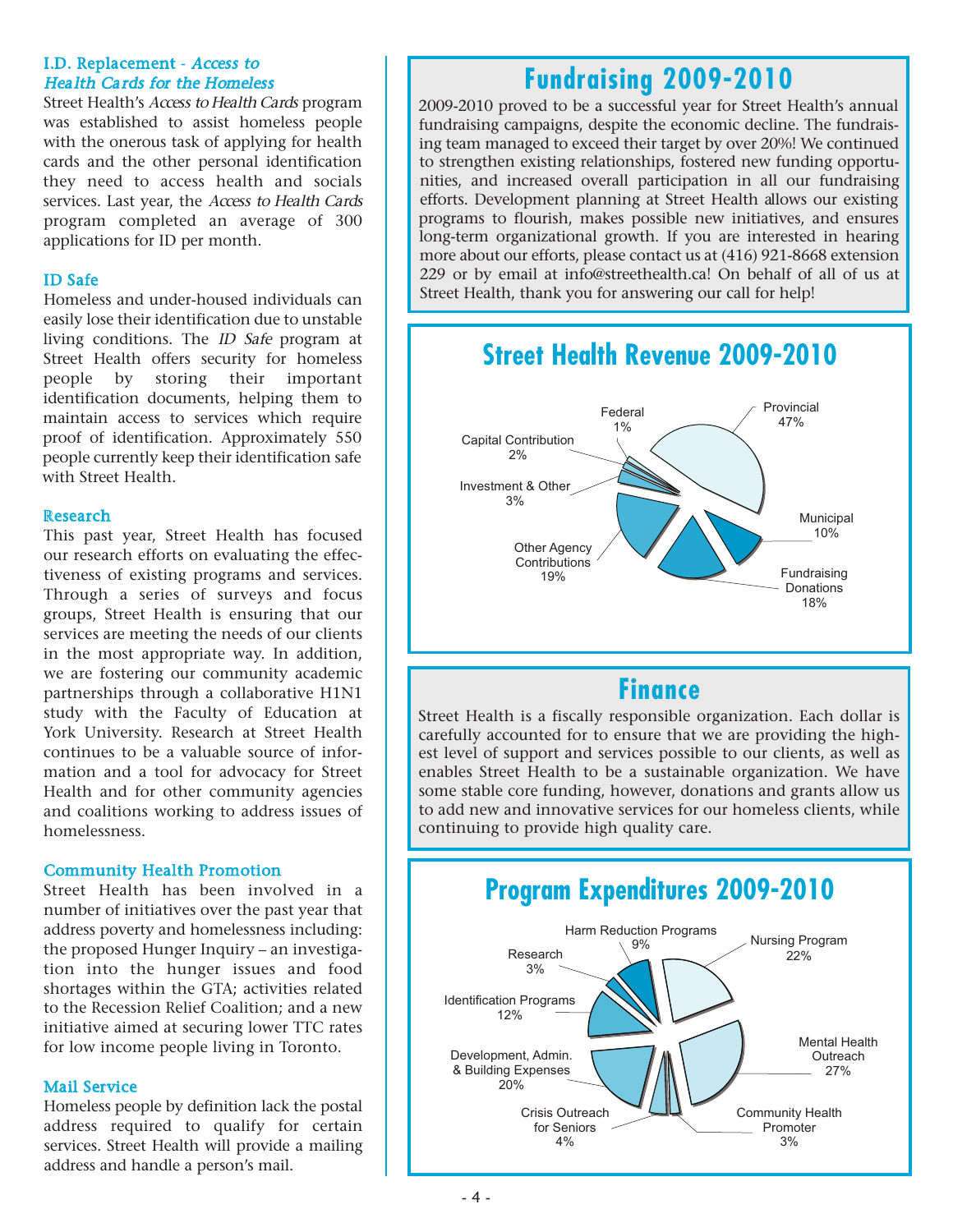## **ACCESS TO HEALTH CARDS FOR THE HOMELESS**

One of the biggest challenges in the homeless community is obtaining and keeping identification documents. In the shelter system and on the street where theft is not uncommon, a person is vulnerable to having their identification stolen. Identification is necessary to access basic services including health care, welfare, food banks, housing and employment. Almost from the beginning, Street Health nurses had been assisting clients to replace their lost or stolen health cards and other identification documents. However, it wasn't until 1999 that the Access to Health Cards for the Homeless (Access) program was funded allowing for a more stable and sustainable service for homeless people in Toronto.

Myra Piercy and Lennox Holford currently staff the Access program and together they operate a total of nine ID clinics per month in various drop-in centres across Toronto. Tracking down certain pieces of ID for their clients can often be a challenge and may require a significant amount of detective work into a person's past. Since many of their clients experience mental illness or addiction issues, this often makes their personal memory unreliable. As well, some people are estranged from their families or they may have grown up in child protective services, making tracking down original documents even more difficult.



The majority of those people who visit a Street Health ID clinic have no identification whatsoever, therefore applying for a birth certificate or proof of legal status in Canada is the first step in the process. Usually within 4-8 weeks, the documents are mailed to Street Health and distributed through our on-site mail service. With this necessary document in hand the team can begin the task of obtaining other forms of ID for the client, such as a Health Card and Social Insurance Card.

"I recently had 75 year old client who had never had a birth certificate in his life", recalls Access team member, Lennox. "He grew up in a group home in Nova Scotia and

left for Ontario at an early age. After more than two years of looking into his past including contacting the Children's Aid Society in Nova Scotia, we located his birth records. To everyone's surprise the client was actually 5 years older than he thought, and he had been spelling his last name incorrectly his whole life! We were finally able to begin the process of applying for his ID and we gave him back some of his personal history".

The Access team plays a unique roll in people's lives. There is tremendous feeling of accomplishment when a set of complicated circumstances is resolved and the client is finally handed their ID. On one such occasion, a woman arrived at an ID clinic a week after immigrating from Turkey with Landed Immigrant status. She was 6 months pregnant, had very little money, and was in need of emergency medical care. Through much perseverance and with the help of a local M.P.P. Myra was able to secure an approved health card for her client. In a thank you note to Myra the woman wrote:

*"It is really hard to find the proper words to thank you, you may remember how hopeless and desperate I was the day I met you. I had never thought that would be my lucky day. Because of you, you gave me hope and did the impossible to help me and my baby!"*

The team has many other stories such as this in which they were able to help those in need, obtain their essential identification and subsequently, vital services.

The Access to Health Cards program is carried out in partnership with the All Saints Church Drop In, Regent Park Community Health Centre, Queen West Community Health Centre, and Parkdale Community Health Centre and is funded by the Toronto Central Local Health Integrated Network.

"The *Street Health* commitment goes beyond applying a bandage; it is a commitment to aiding a person in any way possible. The staff at Street Health not only provide health care, but they also educate and build lasting relationships based on trust and compassion."

- Laura Cowan, Executive Director